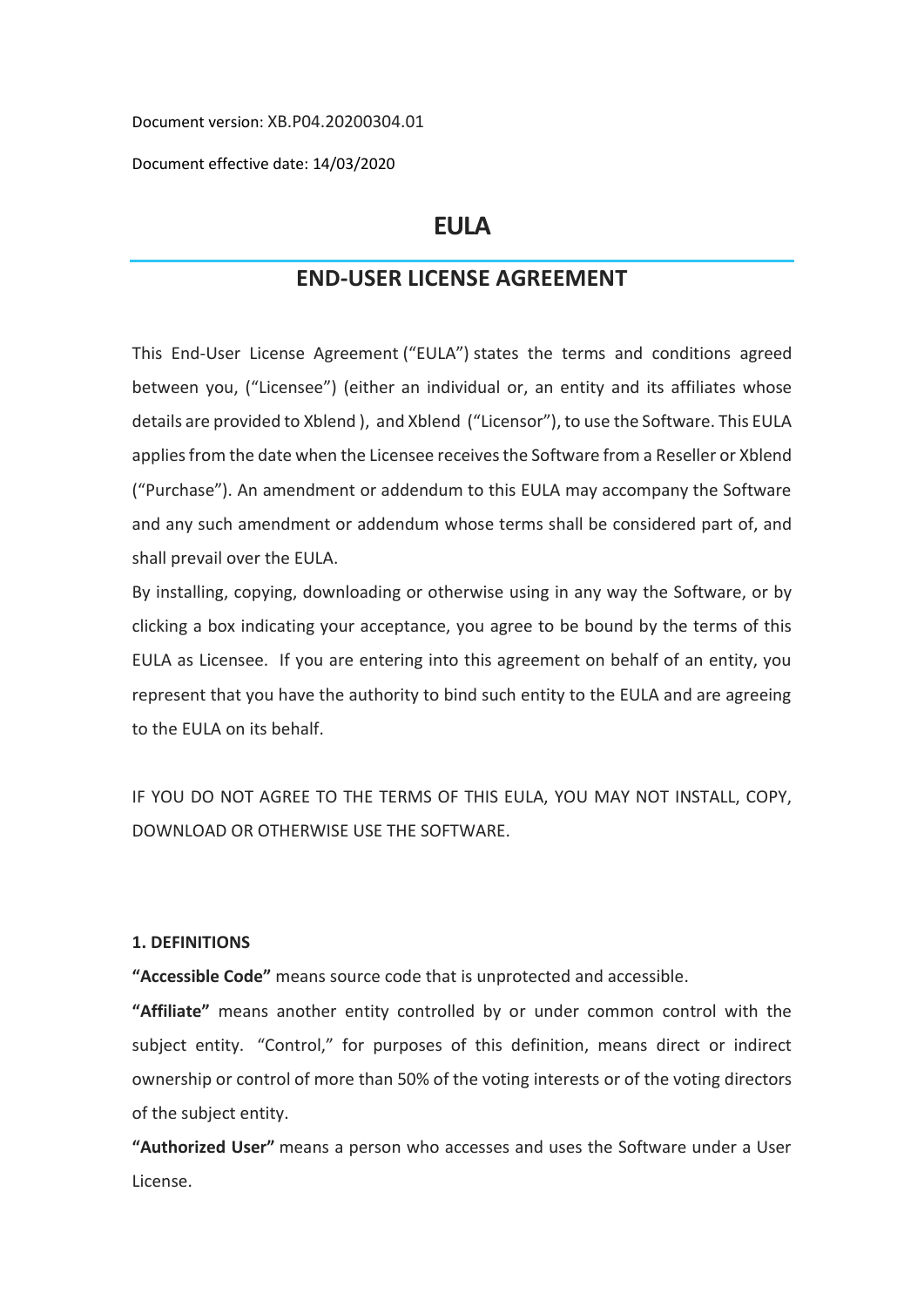**"Cloud Products"** means Xblend software hosted in the cloud.

**"Data Functions"** – means functions included in the Software to obtain information about usage from the servers where the Software is installed. The Licensee may freely disconnect the Data Functions at any moment.

**"Embedded Software"** means any third-party software that may contain Accessible Code, Protected Code or Media licensed by Licensor from a third-party and embedded in the Software.

**"Fees"** means all fees and expenses payable by the Licensee to the Licensor to use the Software and any Maintenance or User Licenses as applicable.

**"Free License"** means a license for which the Fees are waived by the Licensor. **"Maintenance"** means the provision by the Licensor to the Licensee, of Software updates and/or enhancements made generally available to customers from time to time, and online technical support for the sole purpose of addressing technical issues relating to the use of the Software.

**"Media"** means all images, icons, text files, pdfs or other static non-code assets contained within the Software.

**"OEM Distribution"** means distribution of the Software either as a bundled add-on to, or embedded component of, another application with such application being made available to its users as, but not limited to, an on-premises application, a hosted application, a Software-as-a-Service offering or a subscription.

**"Paid License"** means a license for which Fees have not been waived by the Licensor. **"Parties"** means either the Licensor or the Licensee or both.

**"Products**" means the Software, Maintenance, Cloud Products and other services or data, distributed by Xblend or any Reseller.

**"Protected Code"** means any source code that is protected against access by the Licensee and any third-party without the Licensor's prior written permission and is otherwise not accessible under this EULA.

**"Purchase"** means acquisition of the User License from a Reseller or Licensor.

**"Reseller"** means a third-party seller and distributor of Products under authorization from the Licensor.

**"Software"** means the Licensor's "Xblend " branded software that accompanies this EULA, which may include computer software, Accessible Code and Protected Code,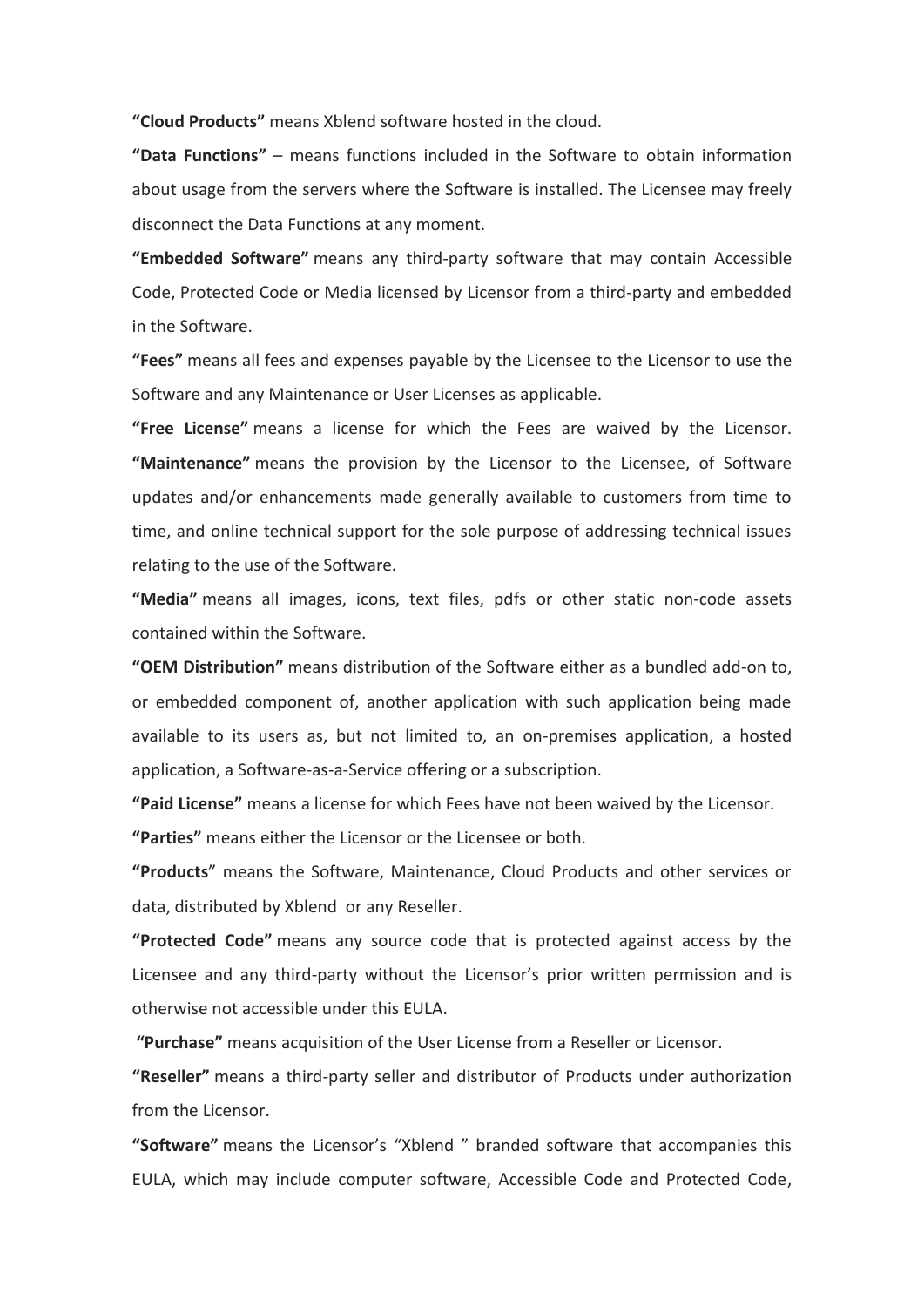associated media, Media, printed materials, electronic or online documentation, Internet-based services and Embedded Software.

**"Term"** means the moment up to which one License is valid.

**"User License"** means a license granted under this EULA to the Licensee to permit an Authorized User to use the Software. The number of User Licenses granted to the Licensee depends on the Fees paid by the Licensee.

**"Xblend "** means Xblend Software Lda.

# **2. GRANT OF LICENSE**

The Software is licensed, not sold. Upon Licensee's acceptance of this EULA, Licensor grants the Licensee the non-exclusive and a non-transferable right to use the Software subject to the following conditions:

#### **2.1 Paid License**

#### *2.1.1 Authorized Users*

The licenses granted are subject to the condition that the Licensee must ensure the maximum number of Authorized Users accessing and using the Software concurrently is equal to the number of User Licenses for which the necessary Fees have been paid to the Reseller or Licensor. The Licensee may purchase additional User Licenses at any time on payment of the appropriate Fees to the Reseller or Licensor.

#### *2.2.2 Backup*

The Licensee is permitted to copy the Software for data protection, archiving and backup purposes only and for no other purpose. However, only the strictly necessary number of backup copies may be made.

#### **2.2 Evaluation License**

#### *2.2.1 Installation and Use*

Licensor may, at its sole discretion, provide evaluation copies of the Software, which may have limited functionality, to a Licensee to assess the Software. Such evaluation copies will be provided under an Evaluation License that limits the period during which the Licensee may download, install, use and operate the Software ("Evaluation Period") and limits the number of temporary users. Upon the expiry of the Evaluation Period, the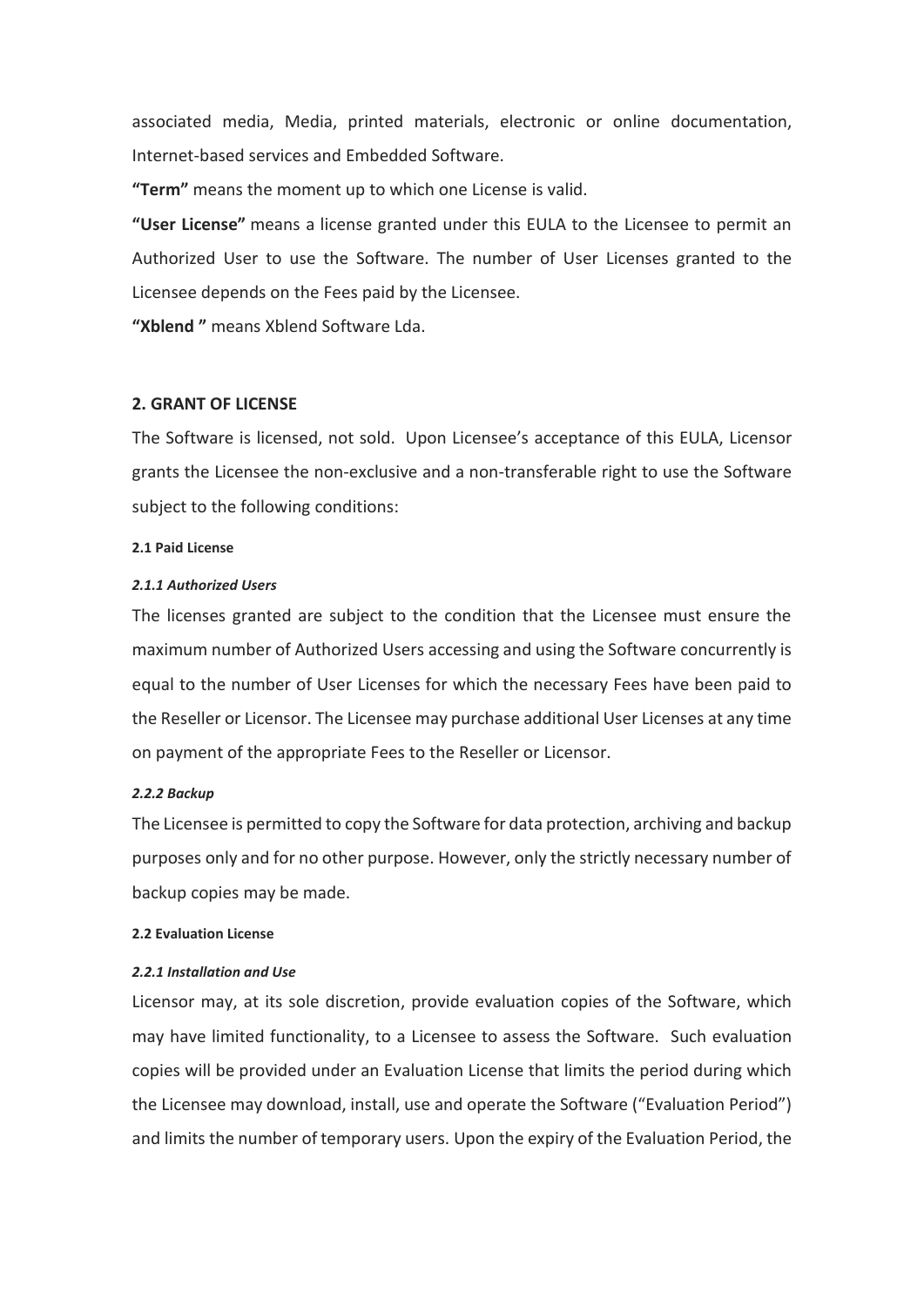Software will cease to function and the Licensee must remove and delete all copies of the Software in its possession.

#### **2.3 General License Terms**

## *2.3.1 Scope*

Each License granted by the Licensor under this EULA is unless otherwise specified in this EULA or agreed by Licensor in writing, a worldwide, non-exclusive and nontransferable authorization to use the Software up to its Term.

The Licensee must: (a) ensure that only an Authorized User uses the Software and only in accordance with the terms and conditions of this EULA and (b) ensure that the Software is not used for rental, timesharing, subscription service, hosting or outsourcing. The Licensee must not, whether through negligent act or omission, or without the prior written consent of the Licensor, which may be withheld at its sole discretion and conditions:

(a) decompile; reverse engineer; disassemble; modify; adapt; create derivative works from; or otherwise attempt to derive; any part or whole of the Software;

(b) directly or indirectly access or use any Embedded Software independently of the rest of the Software;

(c) sell; sublicense; rent, redistribute; reproduce; transmit; circulate; disseminate; translate or reduce to or from any electronic medium or machine readable form the Software or any data/information not owned by the Licensee which is provided to the Licensee through the Software to a person who is not an Authorized User;

(d) vary or amend the Software (including any Embedded Software; Protected Code or Accessible Code);

(e) except as otherwise permitted in this EULA, publish; promote; broadcast; circulate or refer publicly of the use Licensor´s name; trade name; trademark; service mark or logo;

(f) commit any act or omission the likely result of which is that Licensor or any of its third-party suppliers reputation will be brought into disrepute or which could reasonably be expected to have or does have a material and adverse effect on Licensor interests; (g) distribute the Software via OEM Distribution without entering into a separate OEM Distribution Agreement with Licensor; or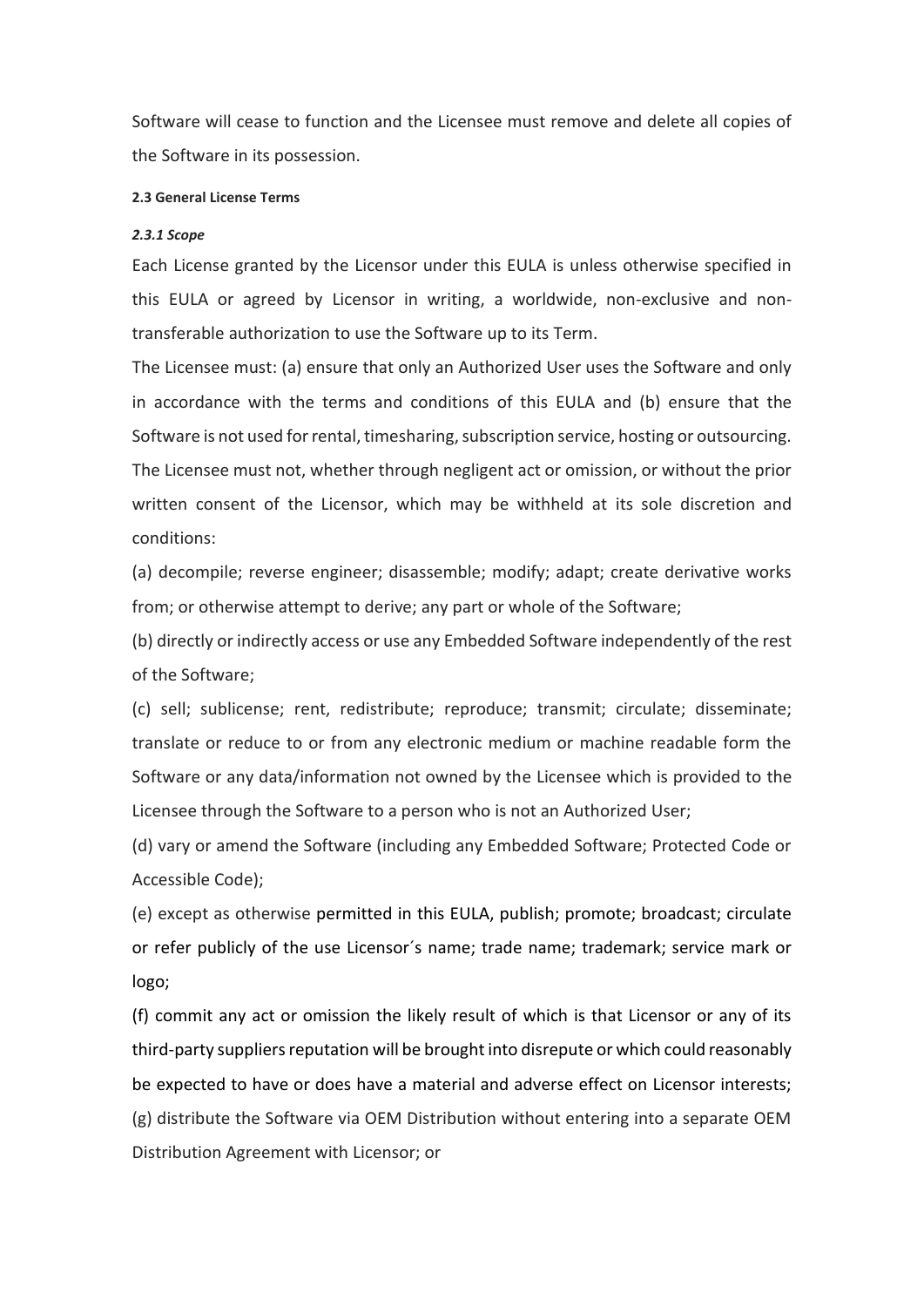(h) copy or embed elements of the Accessible Code contained in the Software into other software.

# *2.3.2 Duration*

Subject to the terms of this EULA and unless terminated earlier in accordance with this EULA, the term granted hereunder shall be: (a) for a Paid Perpetual License, perpetual; (b) for a Subscription based Product, the period of time of the Paid License subscription or renewal, or

(c) for an Evaluation License, the Evaluation Period.

# *2.3.3 Permitted Computers*

Except as otherwise agreed in writing by the Licensor, the Licensee must only install the Software and make the Software available for use on hardware systems owned, leased or controlled by the Licensee.

# *2.3.4 Protection Mechanisms*

The Software includes license protection mechanisms that are designed to manage and protect the intellectual property rights of the Licensor and its third-party suppliers. The Licensee must not modify, alter, attempt to defeat or defeat such protection mechanisms or the use rules that the protection mechanisms are designed to enforce. Any such violation by the Licensee will result in the immediate termination of the License.

## *2.3.5 Data Functions*

The Software contains some data functions created to obtain data regarding the server and usage of the Software that will be sent to the Licensor, and that data will be used only for the Licensor internal purposes to improve and develop the Software capacities and performance.

Upon the Licensee's acceptance of this EULA, the Licensee also declares to authorizes the Licensor to receive and use the data obtained by Data Functions, only for the internal purposes referred above, and on the further confidential and non-disclosure terms and conditions included at the Xblend Privacy Policy and at Cookies Policy, ( that the Licensee hereby declares to know.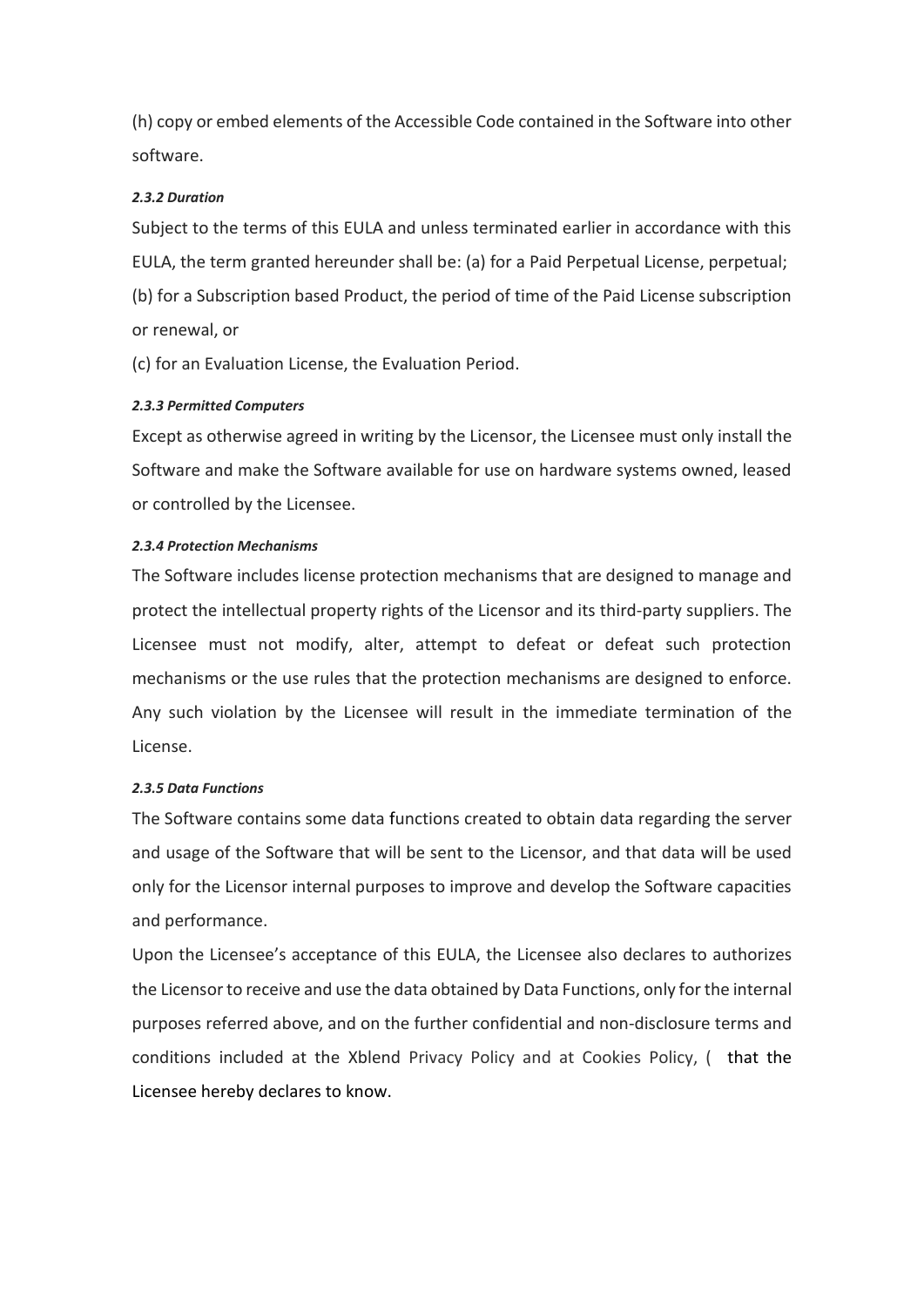The Licensee may freely disconnect the Data Functions at any moment without any cost or payment of any kind.

#### *2.3.6 Responsibility for Non-Controlled Systems*

If the Licensor permits the Licensee to install the Software or make the Software available for use on hardware systems not owned, leased or controlled by the Licensee ("Non-controlled Systems"), the Licensee will ensure that the users of such Noncontrolled Systems comply with the terms of this EULA and the Licensee will indemnify the Licensor against all costs, damages and loss it suffers arising from such installation or use of the Software on Non-controlled Systems.

## **3. FEES**

The Licensee must pay all Fees by their due date notified to the Licensee and in the manner directed at the time of Purchase of the User License. Failure to pay the Fees by the due date will result in the immediate termination of the Licenses granted under this EULA.

## **4. MAINTENANCE AND SUPPORT**

#### **4.1 Additional Software and Services**

This EULA applies to updates, supplements, add-on components, or Internet-based services components of the Software ("Supplementary Software") that the Licensor may provide to the Licensee or make available to the Licensee after the date the Licensee obtains its initial copy of the Software, unless the Licensor provides other terms along with any Supplementary Software. The Licensor reserves the right to discontinue any Internet-based services provided to the Licensee or made available to the Licensee through the use of the Software.

#### **4.2 Support Services**

The Licensor may offer support services, and such services may be subject to the payment of additional fees. Any such support services will be the subject of a separate agreement available here https://www.getxray.app/legal/sla/.

# **5. INTELLECTUAL PROPERTY**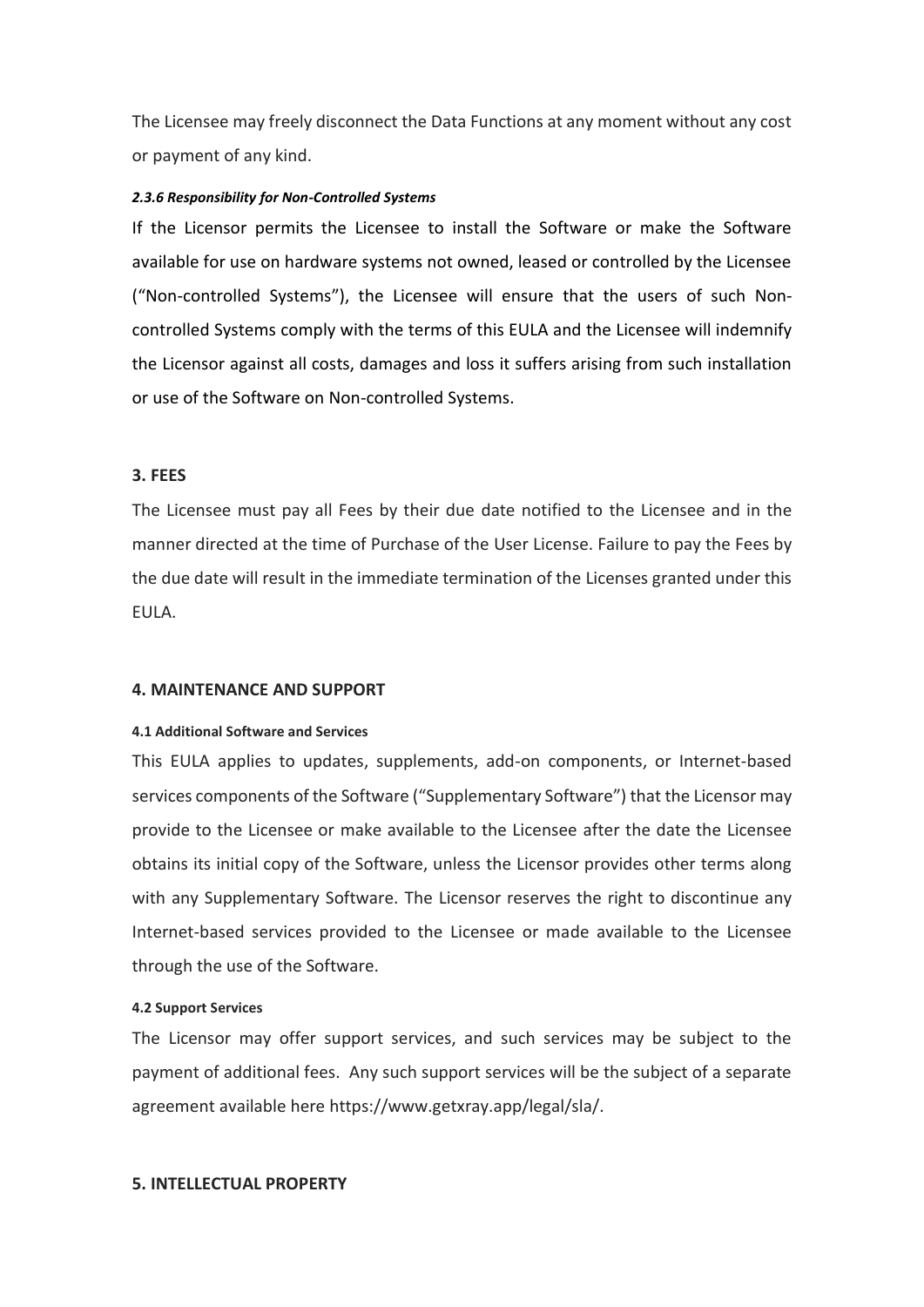#### **5.1 Ownership and Reservation of Rights**

The Licensor retains all rights, title and interest in and to the Software (other than Embedded Software), as well as all intellectual property rights (such as copyright, patent and trademark) in and to the Software not expressly granted to the Licensee in this EULA. The Software is protected by copyright and other intellectual property laws and treaties. The Licensee does not acquire any rights of ownership in the Software hereunder.

#### **5.2 Embedded Software**

The Licensee acknowledges the Software contains Embedded Software and that in addition to the obligations of this EULA, additional obligations may apply in relation to any use of Embedded Software by the Licensee, which is not in accordance with the use of the Software as permitted under the terms of this EULA. In such circumstances, the Licensee must consult the relevant third party to acquire any necessary licenses and consents in relation to its use of any Embedded Software.

#### **5.3 Benchmarking**

While the Licensee is permitted to conduct performance and comparison "benchmarking" in relation to the Software as a whole against other software, the Licensee must not conduct any "benchmarking" in relation to the Software or any part thereof.

#### **5.4 Licensee shall not remove markings**

The Licensee may not remove any titles, trademarks or trade names, copyright notices, legends, or other proprietary markings on or in the Software. The Licensee is not granted any rights to any trademarks or service marks of the Licensor.

### **6. WARRANTY AND DISCLAIMER**

#### **6.1 Due Authority**

Each party represents and warrants that it has the legal power and authority to enter into this Agreement, and that, if you are an entity, this Agreement and each Order is entered into by an employee or agent of such party that is empowered with all necessary authority to bind such party to the terms and conditions of this Agreement.

#### **6.2 WARRANTY DISCLAIMER**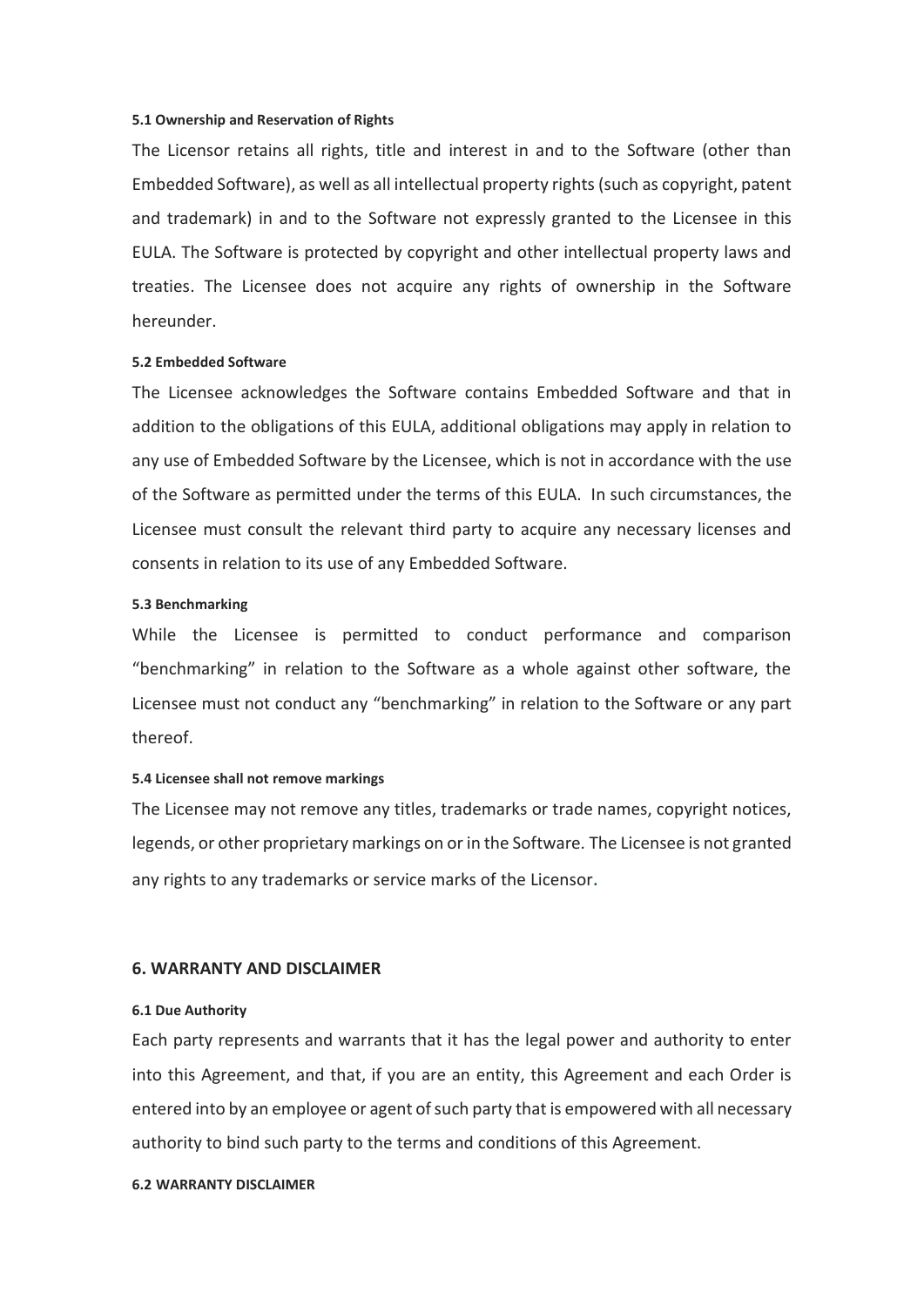ALL PRODUCTS ARE PROVIDED "AS IS," AND XBLEND AND ITS RESELLERS EXPRESSLY DISCLAIM ANY AND ALL WARRANTIES AND REPRESENTATIONS OF ANY KIND, INCLUDING ANY WARRANTY OF NON-INFRINGEMENT, TITLE, FITNESS FOR A PARTICULAR PURPOSE, FUNCTIONALITY, OR MERCHANTABILITY, WHETHER EXPRESS, IMPLIED, OR STATUTORY WITH REGARD TO THAT PRODUCTS. YOU MAY HAVE OTHER STATUTORY RIGHTS, BUT THE DURATION OF STATUTORILY REQUIRED WARRANTIES, IF ANY, SHALL BE LIMITED TO THE SHORTEST PERIOD PERMITTED BY LAW. XBLEND SHALL NOT BE LIABLE FOR DELAYS, INTERRUPTIONS, SERVICE FAILURES AND OTHER PROBLEMS INHERENT IN USE OF THE INTERNET AND ELECTRONIC COMMUNICATIONS OR OTHER SYSTEMS OUTSIDE THE REASONABLE CONTROL OF XBLEND . TO THE MAXIMUM EXTENT PERMITTED BY LAW, NEITHER XBLEND NOR ANY OF ITS THIRD-PARTY SUPPLIERS MAKES ANY REPRESENTATION, WARRANTY OR GUARANTEE AS TO THE RELIABILITY, TIMELINESS, QUALITY, SUITABILITY, TRUTH, AVAILABILITY, ACCURACY OR COMPLETENESS OF ANY PRODUCTS OR ANY CONTENT THEREIN OR GENERATED THEREWITH, OR THAT: (A) THE USE OF ANY PRODUCTS WILL BE SECURE, TIMELY, UNINTERRUPTED OR ERROR-FREE; (B) THE PRODUCTS WILL OPERATE IN COMBINATION WITH ANY OTHER HARDWARE, SOFTWARE, SYSTEM, OR DATA; (C) THE PRODUCTS (OR ANY PRODUCTS, SERVICES, INFORMATION, OR OTHER MATERIAL PURCHASED OR OBTAINED BY YOU THROUGH THE PRODUCTS) WILL MEET YOUR REQUIREMENTS OR EXPECTATIONS); (D) ANY STORED DATA WILL BE ACCURATE OR RELIABLE OR THAT ANY STORED DATA WILL NOT BE LOST OR CORRUPTED; (E) ERRORS OR DEFECTS WILL BE CORRECTED; OR (F) THE PRODUCTS (OR ANY SERVER(S) THAT MAKE A HOSTED SERVICE AVAILABLE) ARE FREE OF VIRUSES OR OTHER HARMFUL COMPONENTS.

## **7. BREACH BY LICENSEE**

#### **7.1 General**

If the Licensee discovers it has breached any of its obligations under this EULA and in particular but not limited to the obligations in Clause 7, the Licensee must immediately report such breach to Licensor in writing.

# **7.2 Breach of Additional Licenses**

Where a breach involves the distribution or use of Software outside of the terms of the User License or any Additional User License (including but not limited to the use and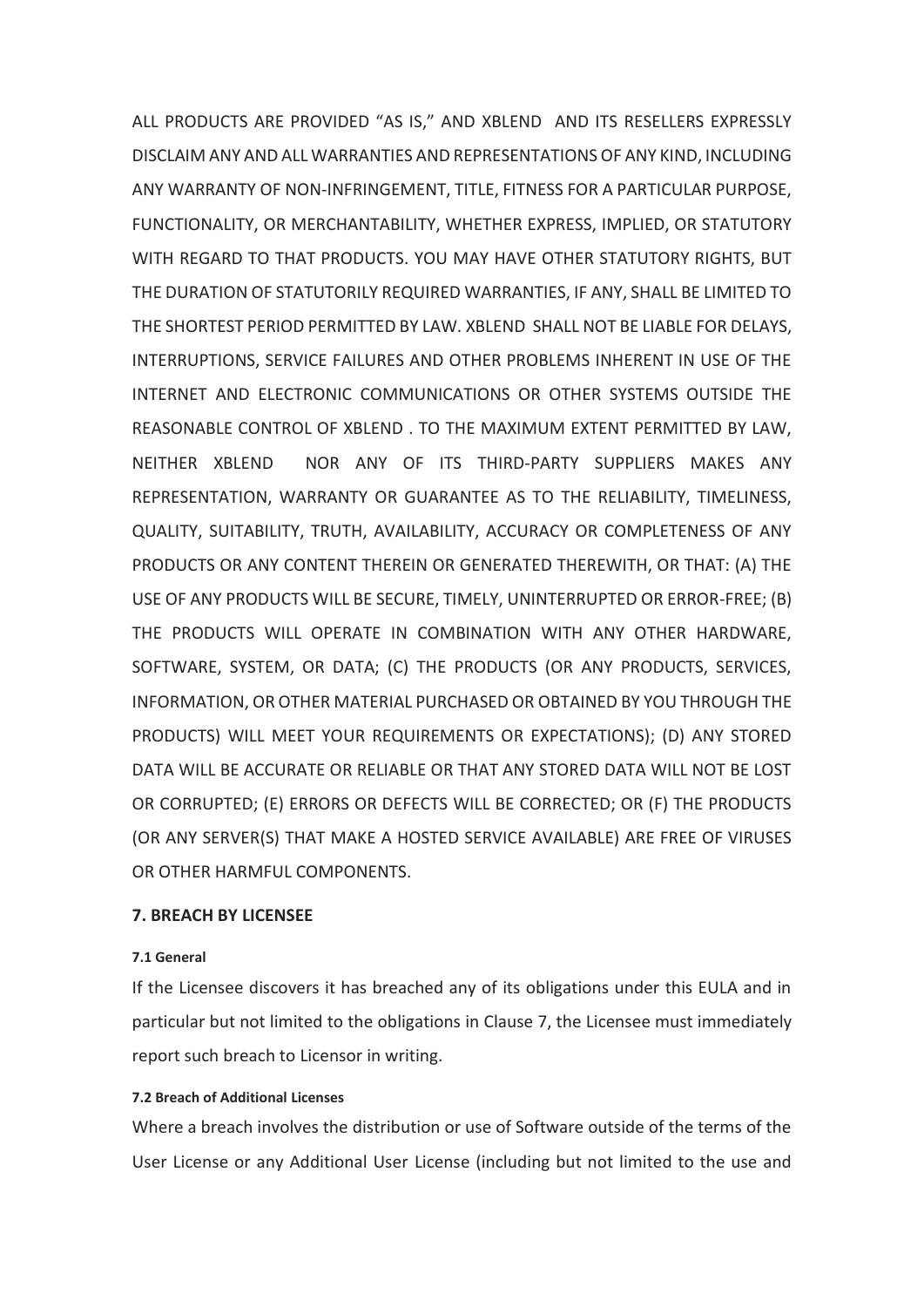distribution of Embedded Software), the Licensor and/or any third-party owner of Embedded Software will be entitled (without prejudice to any other right or claim that Licensor or any third party owner of Embedded Software may have against the Licensee) to charge the Licensee, in addition to any other Fees payable by Licensee under this EULA, a fee calculated based on the number of prohibited distributions or uses multiplied by the respective list prices that the Licensor and/or any third-party owner of Embedded Software charges for the Software or Embedded Software respectively.

## **8. INVESTIGATION OF UNAUTHORISED USE AND DISTRIBUTION**

If the Licensorreasonably suspects that the Software has been distributed to or obtained by any person or party without the Licensor's prior written consent, that the Embedded Software is being varied or accessed or used independently of the Software or that Licensee is otherwise breaching a term of this EULA and in particular, but without limitation, its obligations under Clause 7, the Licensor reserves the right to require the Licensee to provide an unqualified certificate executed by the Licensee's auditor verifying compliance with the terms of this EULA. Such requests shall be made no more frequently than once per calendar year. If such an unqualified certificate is not received by the Licensor within ninety (90) calendar days of being required, it will be considered that a breach of this EULA has occurred allowing the Licensor to terminate the licenses granted under this EULA.

#### **9. TERMINATION**

**9.1 Without prejudice to any other rights and in addition to any other termination rights in this EULA, the Licensor (XBLEND ) may terminate with immediate effect this EULA, through a written notification sent to the Licensee, if**

(a) the Licensee fails to comply with the terms and conditions of this EULA and does not amend that breach within fifteen (15) days from the date the Licensee receives from the Licensor the notification of said breach; or

b) the Licensee suspends, or threatens to suspend, payment of its debts or is unable to pay (its debts as they fall due or admits inability to pay its debts or (being a company) is deemed unable to pay its debts; or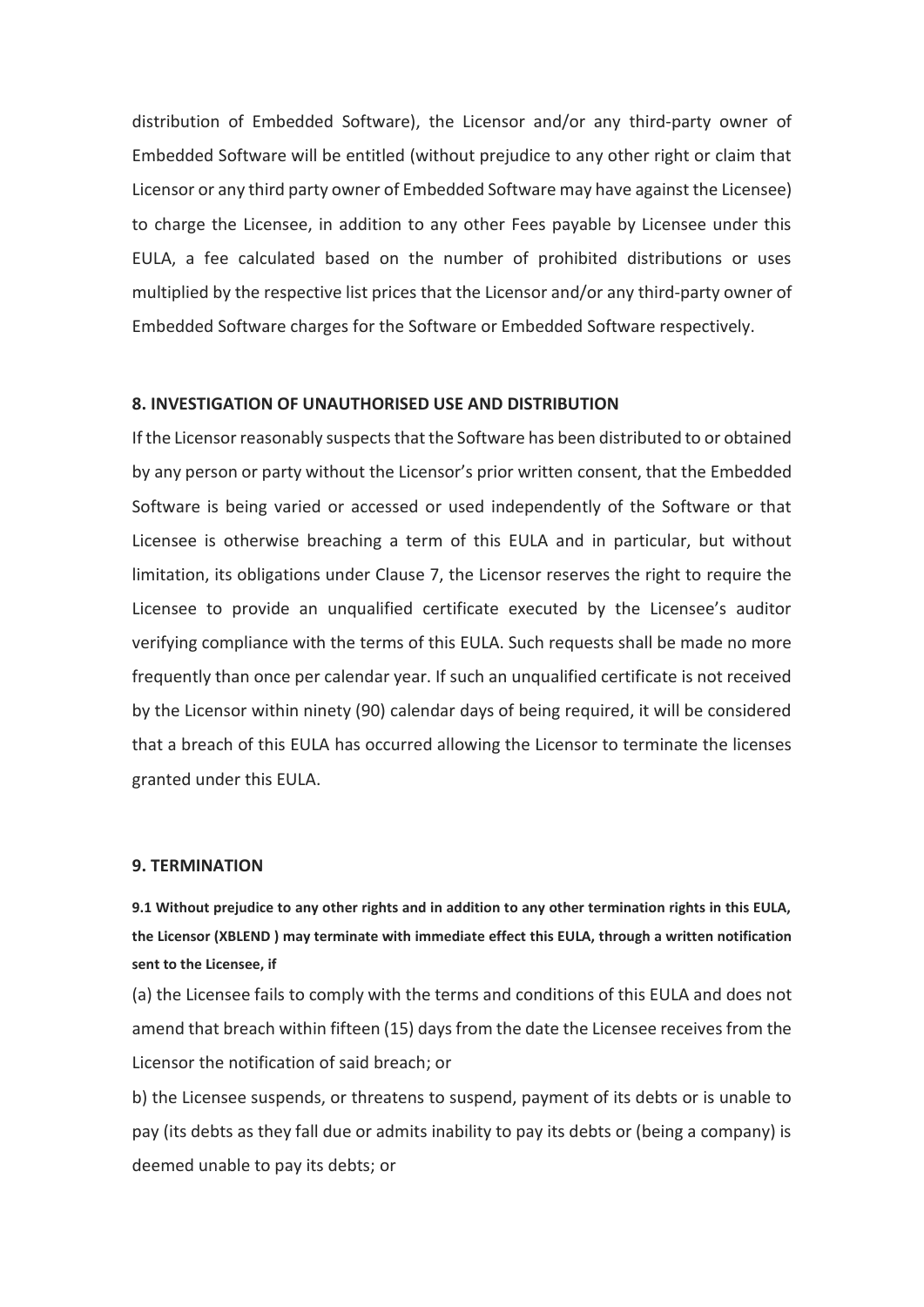(c) the Licensee commences negotiations with all or any class of its creditors with a view to rescheduling any of its debts, or makes a proposal for or enters into any compromise or arrangement with its creditors; or

(d) a petition is filed, a notice is given, a resolution is passed, or an order is made, for or in connection with the winding up of Licensee (being a company) other than for the sole purpose of a scheme for a solvent amalgamation of Licensee with one or more other companies or the solvent reconstruction of the Licensee; or

(e) an application is made to court, or an order is made, for the appointment of an administrator, or if a notice of intention to appoint an administrator is given or if an administrator is appointed over the Licensee (being a company); or

(f) the holder of a qualifying floating charge over the assets of the Licensee (being a company) has become entitled to appoint or has appointed an administrative receiver; or

(g) a person becomes entitled to appoint a receiver over the assets of the Licensee or a receiver is appointed over the assets of the Licensee; or

(h) a creditor or encumbrancer of the Licensee attaches or Licensee takes possession of, or a distress, execution, sequestration or other such process is levied or enforced on or sued against, the whole or any part of the Licensee's assets and such attachment or process is not discharged within 14 days; or

(i) the Licensee suspends or ceases, or threatens to suspend or cease, carrying on all or a substantial part of its business.

# **9.2 Immediately upon termination of a license granted under this EULA, the Licensee must at its own cost:**

(a) cease permitting access to and ensure that all Authorized Users immediately cease all use of the Software; and

(b) remove all copies of the Software from its computer systems or any Uncontrolled Systems; and

(c) provide the Licensor with written certification that it has destroyed all copies of the Software including but not limited to, all Accessible Code in its possession, custody or control.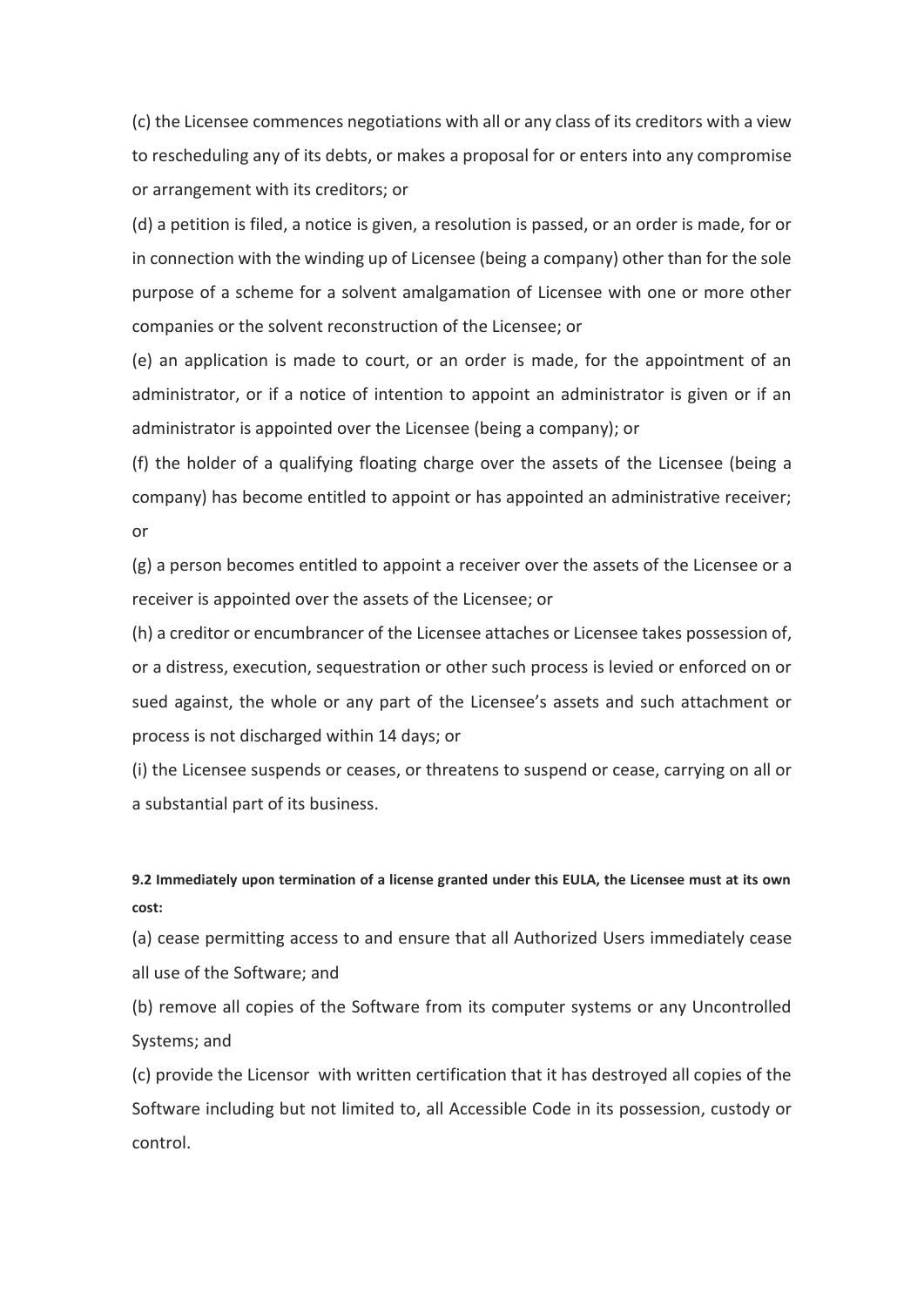**9.3 Upon at least thirty (30) days' notice, the Licensor reserves the right to terminate any Internet-based services provided to the Licensee or made available to the Licensee through the use of the Software.**

## **10. INDEMNIFICATION**

## **10.1 Indemnification by Licensor**

Subject to Clause 12, the Licensor will indemnify and hold harmless the Licensee against all costs, expenses, losses and claims made against the Licensee as a result of any infringement of a third-party's intellectual property rights arising from the Licensee's or its Authorized User's use of the Software. The Licensee must notify promptly the Licensor of the charge of infringement or of the legal proceeding, give the Licensor sole control of the defense and related settlement negotiations, and Licensee must provide the Licensor, at the Licensor's expense, with reasonable assistance and information, but no cost or expense shall be incurred for the account of the Licensee without its prior written consent.

If the Software becomes, or in the opinion of the Licensor may become, the subject of a claim of infringement of any third-party's intellectual property rights, the Licensor may, at its option and at its discretion:

(a) procure for the Licensee the right to use the Software free of any liability;

(b) replace or modify the Software to make it non-infringing; or

(c) refund any license Fees related to this Software paid by the Licensee. The foregoing states the sole liability of the Licensor and the exclusive Licensee remedy for any infringement of intellectual property rights by the Software or any other items provided by the Licensor under this EULA.

### **10.2 Indemnification by Licensee**

The Licensee will indemnify and hold harmless the Licensor against all costs, expenses, losses and claims made against the Licensor as a result of any infringement of a thirdparty's intellectual property rights arising from the Licensee's or its Authorized User's unauthorized use of the Software under this EULA.

The Licensor must notify promptly the Licensee of the charge of infringement or of the legal proceeding, give the Licensee sole control of the defense and related settlement negotiations, and the Licensor must provide the Licensee, at the Licensee's expense,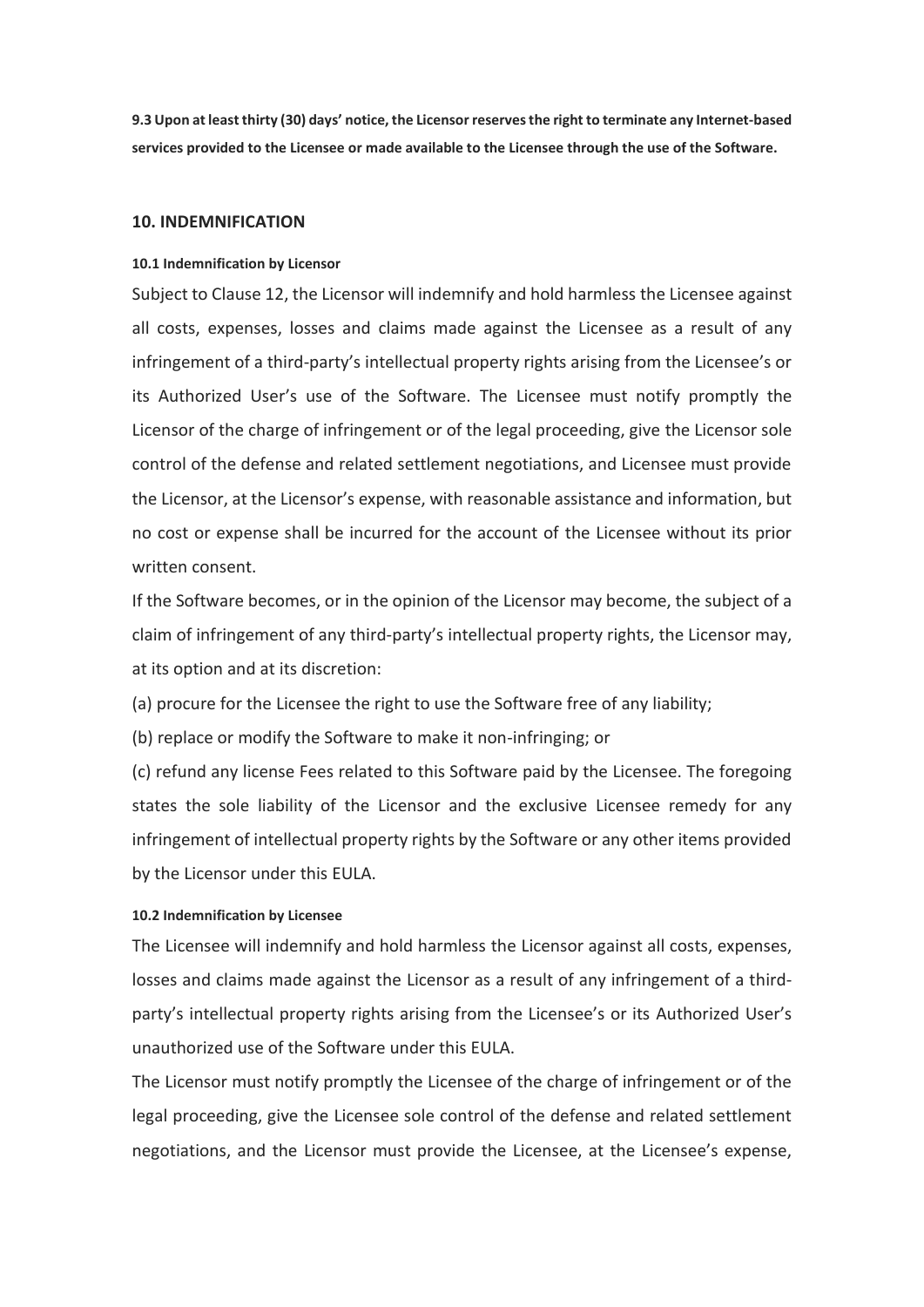with reasonable assistance and information, but no cost or expense shall be incurred for the account of the Licensor without its prior written consent.

# **11. LIMITED WARRANTY**

## **11.1 Cloud Products Disclaimer of Warranties**

The Licensee acknowledges that the Licensor's Cloud Products are hosted by thirdparties, and that the availability of those Cloud Products is subject to the third-party's Service Level Agreement.

## **11.2 Non-excludable Remedies**

The Licensee may have remedies against the Licensor imposed by law or statute that cannot be excluded by the Licensor and its third-party suppliers. To the extent the Licensee has such legal remedies against the Licensor or its third-party suppliers then to the fullest extent permitted by law, the Licensor and its third-party suppliers' liability are limited

(a) at the Licensor's option, to:

(i) in the case of the Software:

1) repairing or replacing the Software; or

2) the cost of such repair or replacement; and

(ii) in the case of Maintenance;

1) resupply of the Maintenance; or

2) the cost of having the Maintenance supplied again; or

(b) if the limitation is not applicable, then the Licensor's maximum liability shall be equal to two times the amount actually paid by the Licensee for the Software.

## **12. LIMITATION OF LIABILITY**

## **12.1 The Licensor shall not be liable to the Licensee where faults arise from:**

(a) the possession, use, development, modification or maintenance of the Software (or any part thereof) by the Licensee other than in accordance with this EULA, if the infringement would have been otherwise avoided;

(b) misuse, incorrect use of or damage to the Software from whatever cause (other than any act or omission by Licensor);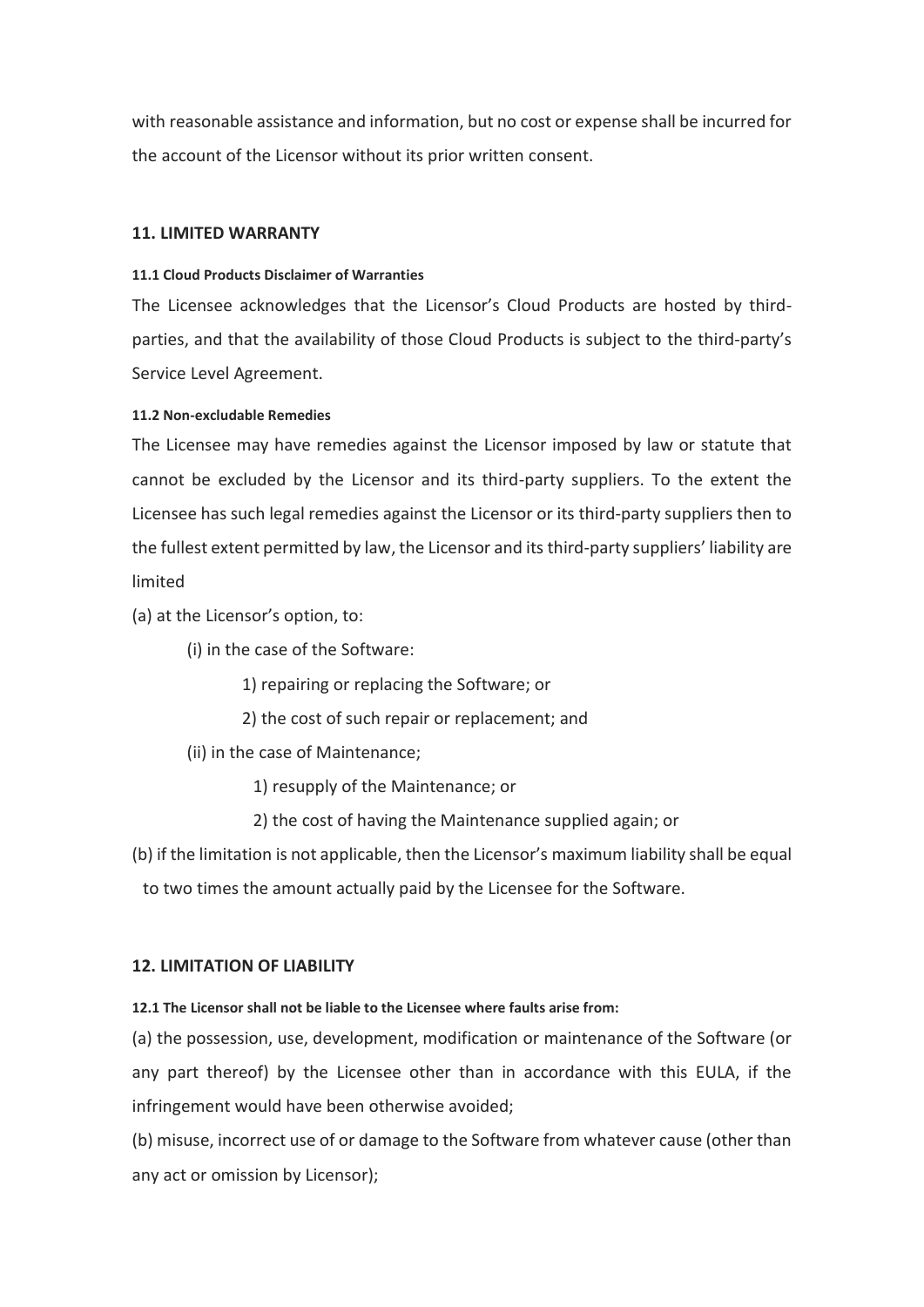(c) any breach of the Licensee's obligations under this EULA;

(d) any modification not authorized by Licensor resulting in a departure from this EULA; or

(e) any operator error on the part of the Licensee.

## **12.2 Limitation on Damages**

Notwithstanding anything in this Agreement and except for liabilities arising from

(i) the indemnity obligations under Clause 10 (indemnity),

(ii) the gross negligence or willful misconduct of a party, or

(iii) the breach of a party's obligations under Clause 5 (IP), in no event shall

(a) the Licensor or Licensor's third-party suppliers be liable with respect to any subject matter of this Agreement under any contract; tort including negligence or strict liability; indemnity or other legal, contractual or equitable theory for any indirect, special, punitive, incidental or consequential damages, however caused and whether or not advised in advance of the possibility of such damages; damages for lost profits or lost data; or cost of procurement of substitute goods, technology or services; or

(b) the Licensor's aggregate liability arising under, with respect to, or in connection with this Agreement exceed three times the Fees actually paid by the Licensee for the Software.

#### **13. DATA PROTECTION**

The Licensee agrees to execute the Data Processing Addendum.

## **14. LICENSEE PUBLICITY RIGHTS**

During this EULA validity, the Licensee grants the Licensor the right to include Licensee as a customer in Software promotional material, including the Licensee's logo. The Licensee can deny Licensor this right at any time by submitting a written request via email to [marketing@xpand-it.com,](about:blank) requesting to be excluded from Software promotional material. Requests generally are acted upon within thirty (30) calendar days.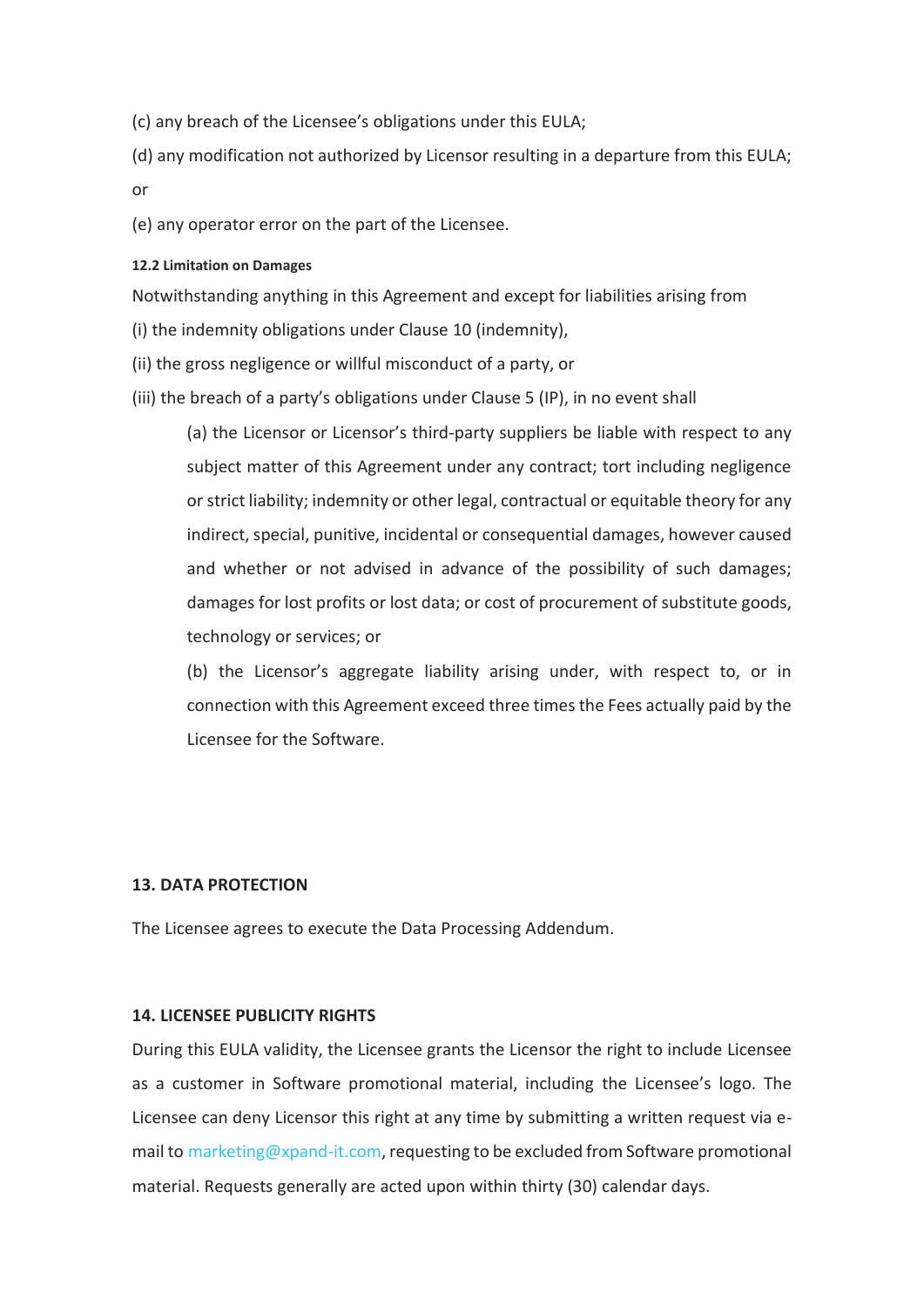# **15. IMPROVING LICENSOR'S PRODUCTS**

The Licensor is always striving to improve its products. In order to do so, the Licensor needs to collect information about its users and to measure, analyze, and aggregate how its users interact with its products, such as usage patterns and characteristics of its user base. The Licensor collects such information and uses the information as per its Privacy Policy The Licensee declares hereby to authorize Licensor to collect and treat that information just for the purposes referred above, and the Licensee also declares to have reviewed and agreed to the Licensor's [Privacy Policy.](about:blank)

# **16. AMENDMENT**

This EULA may not be amended except with the written and specified agreement of the Licensor whose consent may be withheld at its complete discretion without any requirement to provide reasons.

# **17. ASSIGNMENT**

The Licensee may assign this EULA to:

- (i) succeeding parties in the case of a merger, acquisition or change of control; or
- (ii) if the Licensee is a supplier to a government agency; provided, however, that in each case,

(a) the Licensor is notified in writing within ninety (90) days of such assignment,

(b) the assignee agrees to be bound by the terms and conditions contained in this EULA and

(c) upon such assignment the assignee makes no further use of the Software licensed under this EULA.

Licensor may assign its rights and obligation under this EULA without the consent of the Licensee. Any permitted assignee shall be bound by the terms and conditions of this Agreement.

# **18. EXPORT RESTRICTIONS**

The export of the Software from the country of original Purchase may be subject to control or restriction by applicable local law. The Licensee is responsible for determining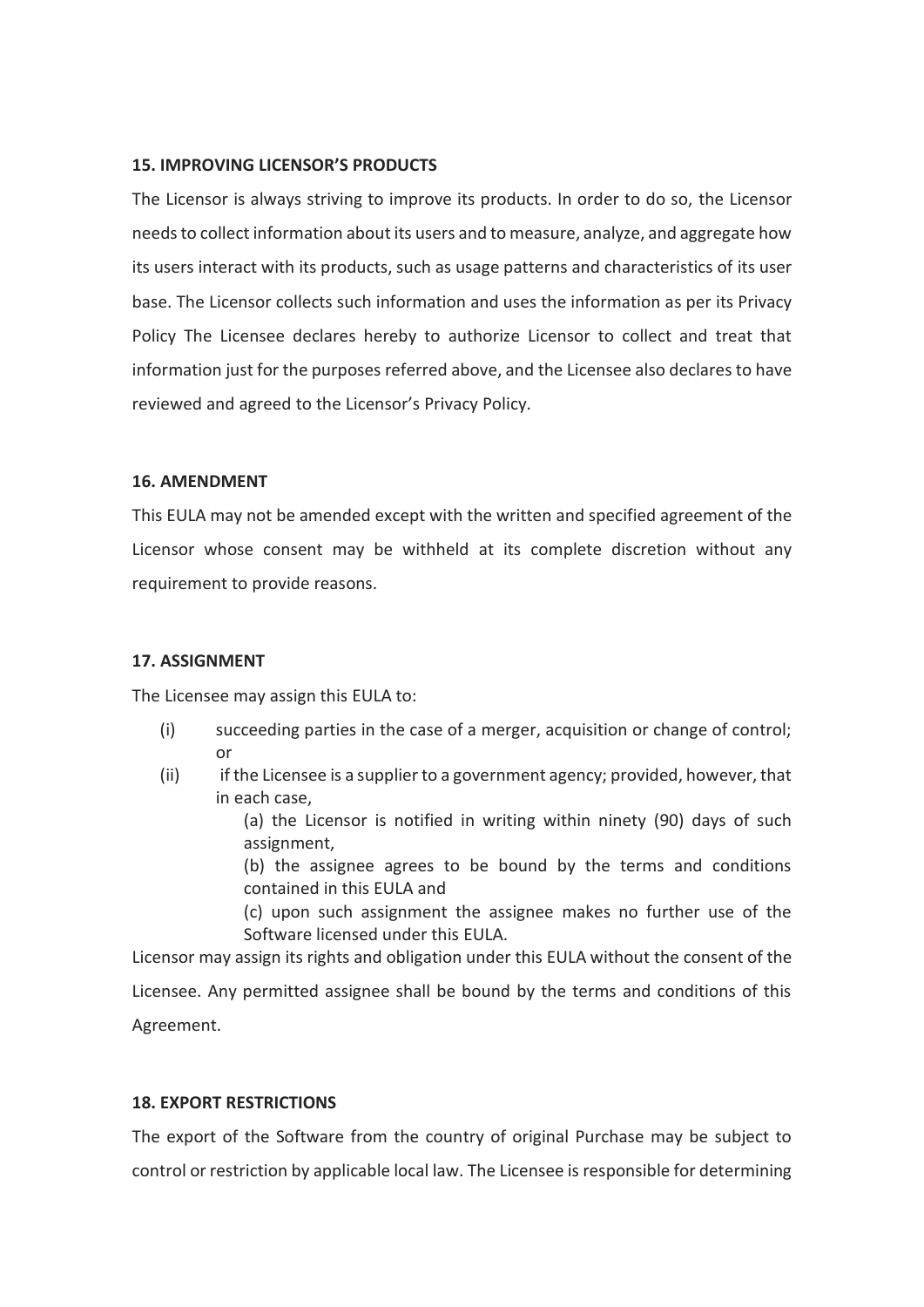the existence and application of any such law to any proposed export and for obtaining any needed authorization. The Licensee agrees not to export the Software from any country in violation of applicable legal restrictions on such export.

# **19. GOVERNING LAW AND EXCLUSIONS**

#### **19.1 Governing Law and Venue**

This EULA and any disputes or claims arising out of or in connection with its subject matter or formation (including non-contractual disputes or claims) are governed by and construed in accordance with the laws of Portugal and any legal action or proceeding arising out of it will be brought exclusively in the Tribunal da Comarca de Lisboa and each party irrevocably submits to the jurisdiction and venue of that court.

#### **19.2 Exception from Jurisdiction.**

Notwithstanding the foregoing, the parties reserve the right to seek and obtain injunctive relief, whether in the form of a temporary restraining order, preliminary injunction, injunction to enforce an arbitration award, or other order of similar import, including obtaining full payment of all fees and costs under this Agreement from any court of competent jurisdiction (e.g. local courts at the Licensee's place of residence) prior to, during, or after commencement or prosecution of any other court or arbitration proceedings or the final decision and award of the arbitrators.

#### **19.3 Exclusion of UN Convention**

The terms of the United Nations Convention on Contracts for the Sale of Goods do not apply to this EULA.

#### **20. ENTIRE AGREEMENT**

#### **20.1**

This EULA (and any addendum or amendment to this EULA which is included with the Software) is the entire agreement between the Licensee and the Licensor relating to the Software and they supersede all prior or contemporaneous oral or written communications, proposals and representations with respect to the Software or any other subject matter covered by this EULA.

**20.2**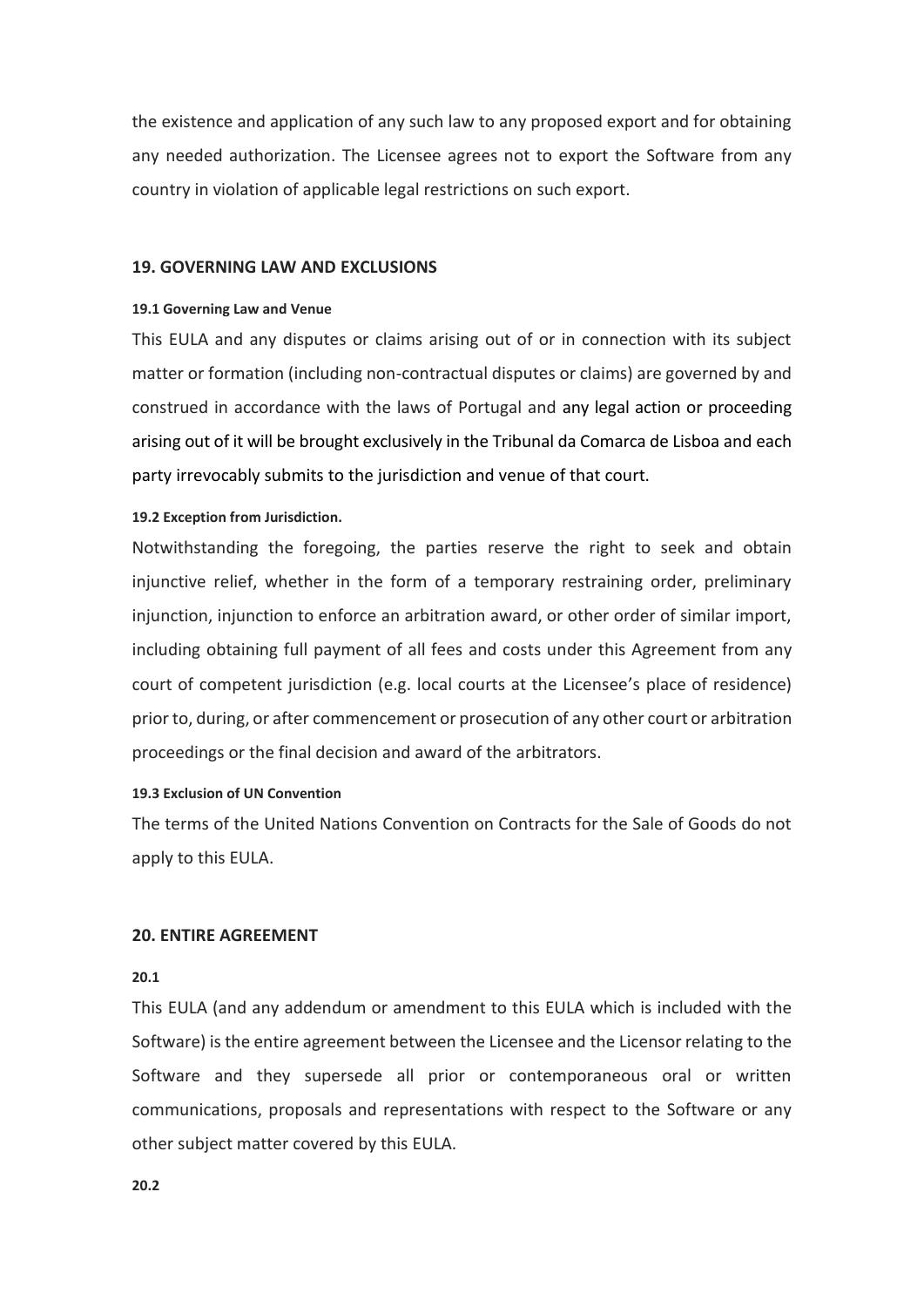Each party acknowledges that, in entering into this EULA (and the documents referred to in it), neither relies on any statement, representation, assurance or warranty ("Representation") of any person (whether a party to this EULA or not) other than as expressly set out in this EULA or those documents.

## **20.3**

Nothing in this clause shall limit or exclude any liability for fraud.

## **21. NOTICES**

All notices to Licensor must be sent to: Xblend : Rua do Mar Vermelho nº 2 Fracção 2.3, 1990-152 Lisboa E-mail: [mail@xpand-it.com](about:blank)

All notices to the Licensee will be sent to the physical address or the email address provided by Licensee upon purchase of the software.

Notice will be deemed received and properly served twenty-four (24) hours after an electronic communication (including e-mail) is sent, or three (3) days after the date of posting of any letter. In proving the service of any notice, it will be sufficient to prove, in the case of a letter, that such letter was properly addressed, stamped and placed in the post and, in the case of an electronic communication, that such e-mail was sent to the specified e-mail address of the addressee.

## **22. WAIVER**

#### **22.1**

If the Licensor fails, at any time during the term of this EULA, to insist upon the strict performance of any of the Licensee's obligations under this EULA, or if the Licensor fails to exercise any of the rights or remedies to which it is entitled under this EULA, this shall not constitute a waiver of such rights or remedies and shall not relieve the Licensee from compliance with such obligations.

**22.2**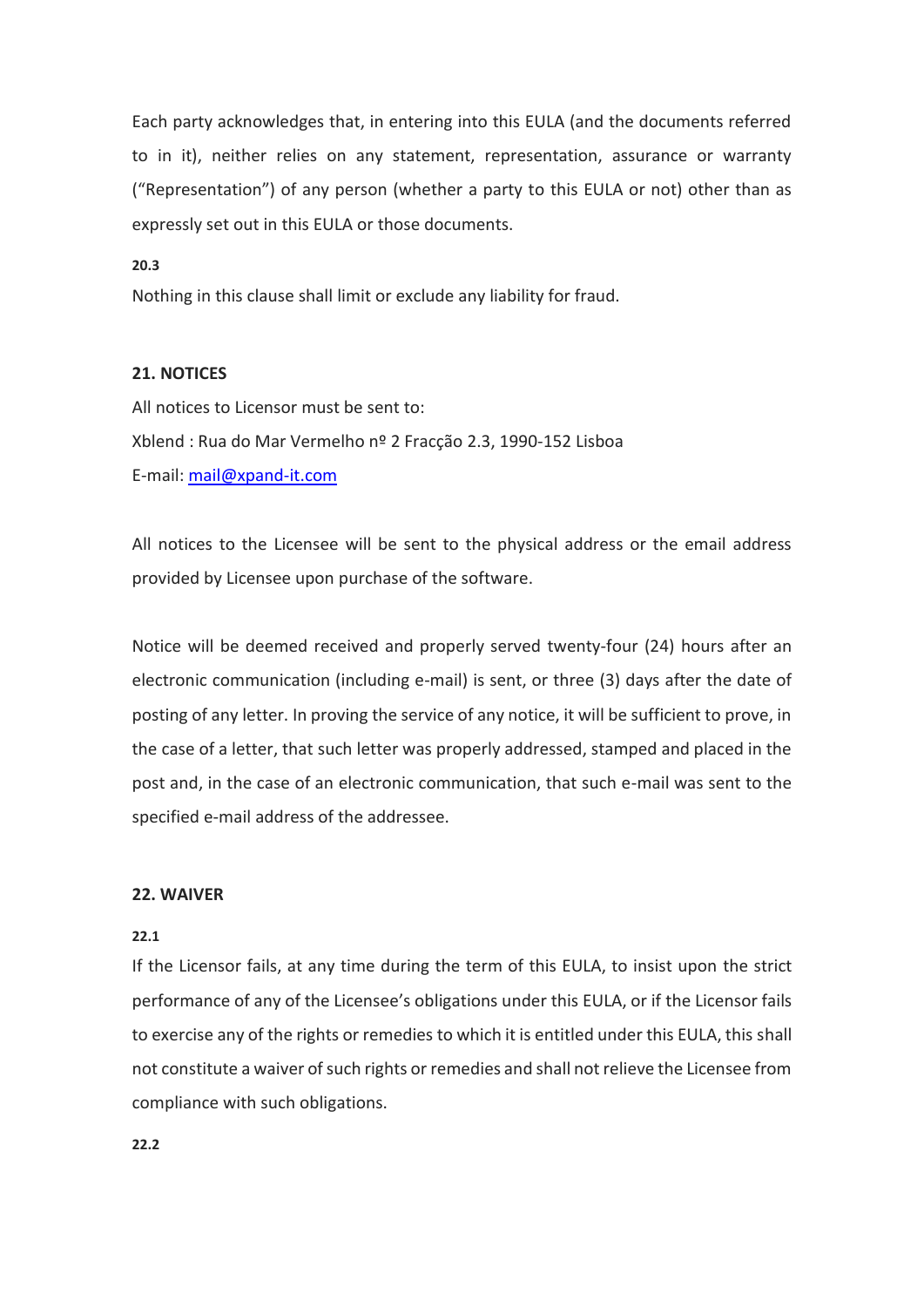A waiver by the Licensor of any default shall not constitute a waiver of any subsequent default.

# **22.3**

No waiver by the Licensor of any of these terms and conditions shall be effective unless it is expressly stated to be a waiver and is communicated to the Licensee in writing.

# **23. SEVERABILITY**

# **23.1**

If any provision of the EULA (or part of a provision) is found by any court or administrative body of competent jurisdiction to be invalid, unenforceable or illegal, the other provisions shall remain in force.

# **23.2**

If any invalid, unenforceable or illegal provision would be valid, enforceable or legal if some part of it were deleted, the provision shall apply with the minimum modification necessary to make it legal, valid and enforceable and to give effect to the commercial intention of the parties.

## **24. NO PARTNERSHIP**

Nothing in the EULA is intended to, or shall be deemed to, establish any agency, partnership or joint venture between any of the parties, constitute any party the agent of another party, nor authorize any party to make or enter into any commitments for or on behalf of any other party.

# **25. RULES OF INTERPRETATION**

In this EULA, the following rules apply:

(a) a person includes a natural person, corporate or unincorporated body (whether or not having separate legal personality);

(b) a reference to a party includes its personal representatives, successors or permitted assigns;

(c) the headings in this EULA are inserted for convenience only and shall not affect its construction;